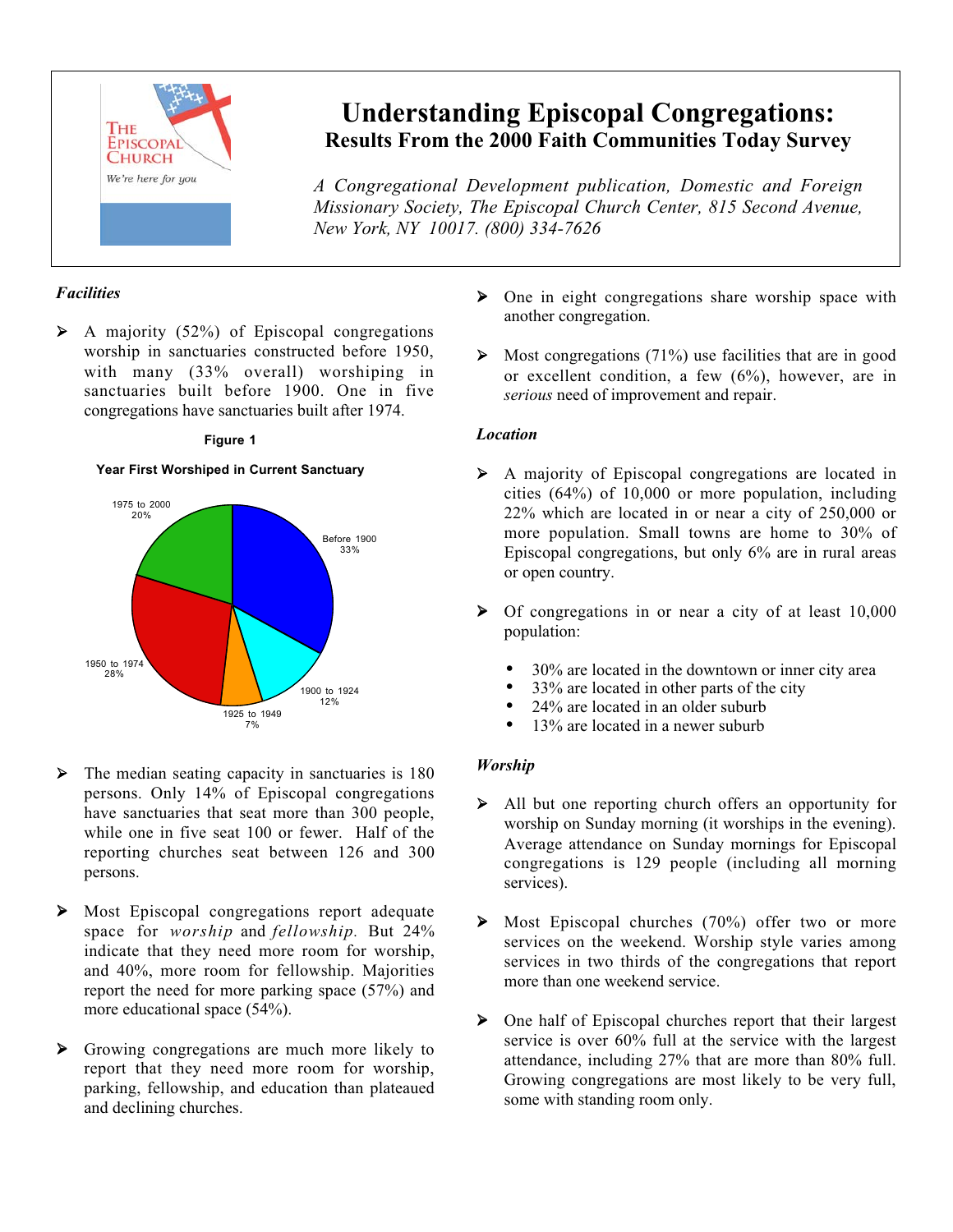- Majorities of congregations report that worship always or often includes:
	- reading/recitation of creeds or statement of faith  $(98%)$
	- organ and/or piano music  $(94\%)$
	- kneeling by the congregation  $(87%)$
	- use of incense or candles  $(82%)$

. . . but only small minorities report that worship always or usually includes:

- dance or drama  $(2\%)$
- recorded music (3%)
- visual projection equipment  $(3%)$
- a time for members to testify about their faith  $(5%)$
- $\triangleright$  Only 9% of congregations report that their primary worship service has changed a lot in the last five years. Most churches report that worship has either changed a little (39%) or is basically the same (32%).
- $\triangleright$  61% of respondents name the Bible as the most important authority for their congregation's worship and teaching, while 24% name historic creeds, doctrines, and tradition.

#### *Participants and Members*

- $\triangleright$  The percentages of congregations reporting that most, nearly all, or all of their adult participants:
	- are married: 45%
	- are college graduates: 41%
	- are female: 29%
	- are age 60 or older: 18%
	- live very near the church:  $15%$
	- live in households with more than \$75,000 annual incomes: 13%
	- live in households with less than \$20,000 annual incomes: 2%
- $\triangleright$  Counting everyone involved in congregational life, including both members and non-members (however irregular their participation), yields a median estimate of 200 persons per congregation.
- The median estimate of *regular* adult participants is 100, while the median number of regular participants under age 18 is 25.

 $\triangleright$  Most congregations report that the number of regularlyparticipating adults has either increased (52%) or stayed about the same (30%) compared to five years ago. Parochial Report data on average worship attendance shows a less rosy picture: 42% increased, 11% were stable, and 47% declined.

#### **Figure 2**

#### **Change in Participation: FACT and Parochial Reports**



 $\triangleright$  Most (89%) Episcopal congregations are at least 70% white/European American. Another 2.5% of Episcopal congregations are predominantly African American or Black. In 7% of Episcopal churches no racial/ethnic group predominates. These churches can be considered multi-racial.

#### *Congregational Programs*

- Programs that a majority of congregations offer yearround include:
	- community service (reported by  $64\%$ )
	- choir(s)  $(64\%)$
	- men's/women's ministries (56%)
	- Bible study  $(54\%)$
- > The most frequently offered short-term programs include:
	- spiritual retreats (reported by  $45\%$ )
	- performing arts other than choir (33%)
	- theological or doctrinal study  $(28%)$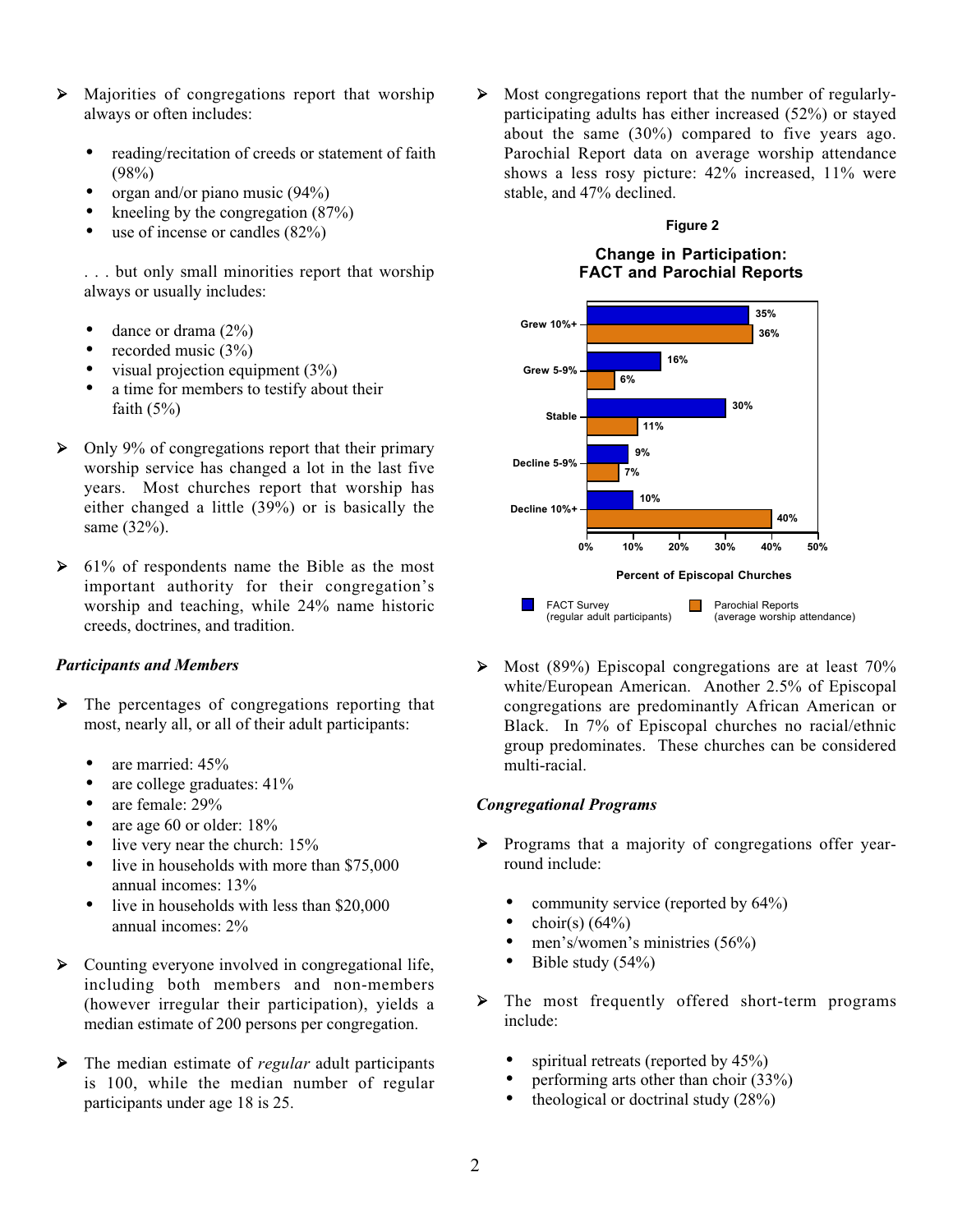#### *Outreach to Visitors*

- $\blacktriangleright$  Almost all congregations (96%) try to identify visitors to their worship services through a registration book or visitor's card, and most (69%) contact visitors in person or by phone within a few days or a week of the visit. Another 14% send greetings by letter.
- $\triangleright$  In a typical month, the pastoral staff averages (median) three visits or phone calls to "prospective members, worship visitors, or newcomers in the community."
- $\triangleright$  One in four congregations (23%) provide "special parking or seating" for visitors.
- Current members are "involved in recruiting new members" not at all or only to a slight extent in 39% of Episcopal congregations. Only a fifth of respondents report that laity are involved in new member outreach to a very great extent (4%) or a large extent (18%).

#### *Service to the Community*

- Almost all congregations (96%) provide some sort of food assistance to the needy in their communities, often (63% so report) in cooperation with another agency or congregation.
- Other service programs that involve at least half of congregations, whether independently or cooperatively, include:
	- cash or vouchers given to families or individuals (81% so report)
	- thrift store or thrift store donations  $(68\%)$
	- substance abuse  $\&$  12-step recovery programs  $(62%)$
	- counseling services or support groups  $(61\%)$
	- temporary or permanent housing/shelter (53%)
- The typical (median) congregation serves 60 people a month in its community programs.

#### *Conflict*

 $\triangleright$  86% of congregations had conflict in the last five years. 32% of churches reported very serious conflict.

- $\triangleright$  Of congregations that had serious conflict, that conflict:
	- is ongoing in  $6\%$
	- remains, but is no longer serious in 28%
	- was resolved with no negative consequences in  $26\%$
	- was resolved with some negative consequences in 40%



- $\triangleright$  The causes of very serious conflict were:
	- priest's leadership style (17% so report)
	- money/finances/budget  $(11\%)$
	- priest's personal behavior  $(11\%)$
	- who makes a decision  $(10\%)$
	- member's personal behavior  $(7%)$
	- how worship is conducted  $(6\%)$
	- program/mission priorities (5%)
	- theology  $(4\%)$

#### *Ecumenical/Interfaith Involvement*

- ▶ 82% of congregations participated in activities with congregations of another denomination or faith tradition. Most involved other Christian bodies; only one in four congregations reported interfaith activities.
- $\triangleright$  The most common ecumenical activity was participation in "councils of churches or ministerial associations" (64%). Majorities also reported participation in joint worship services with other denominations or faith traditions  $(61\%)$ , "joint service projects"  $(57\%)$ , and "joint celebrations or programs other than worship"  $(52\%)$ .